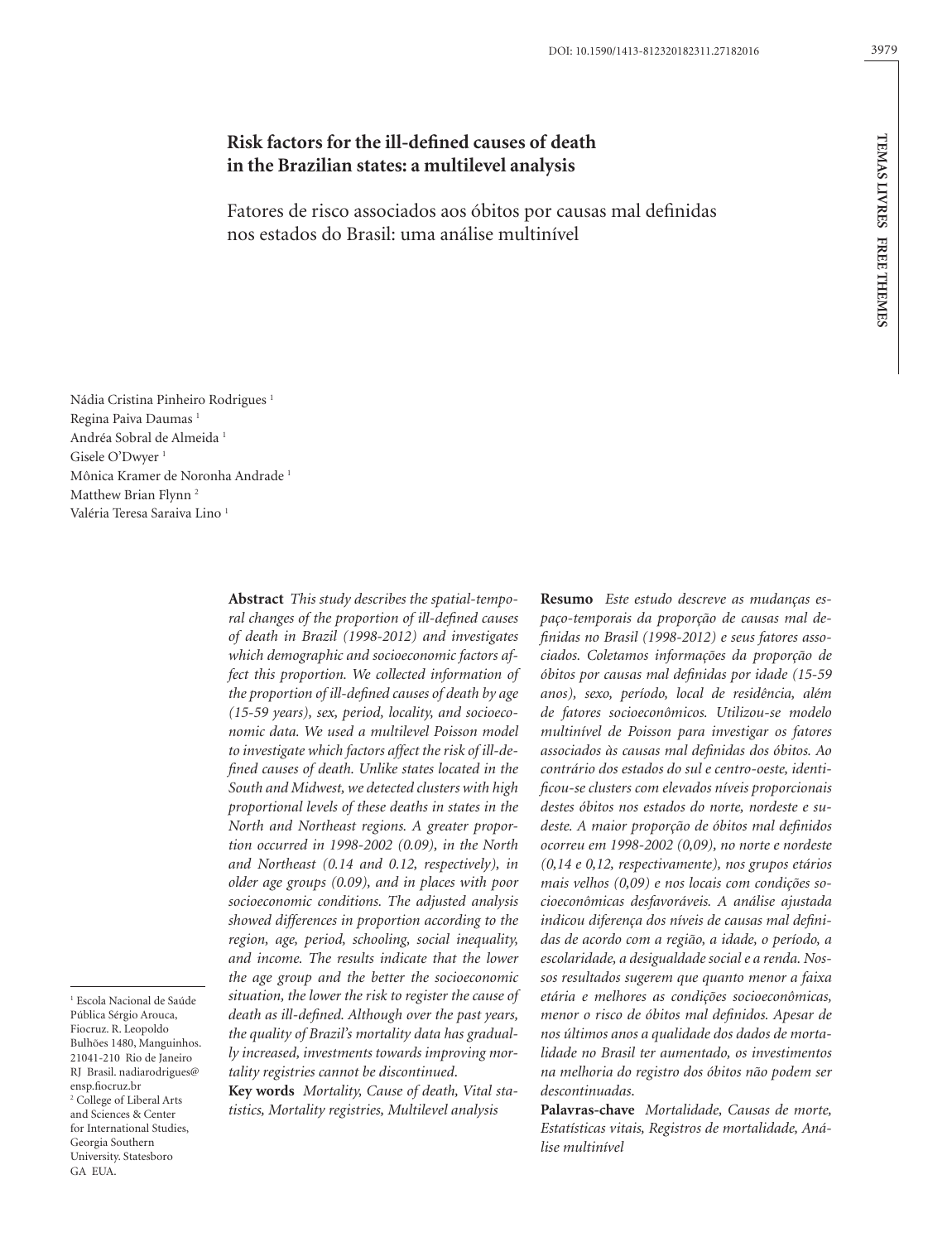## **Introduction**

Improving vital registrations is a priority for the World Health Organization  $(WHO)^1$  In 2003, only one quarter of the WHO member nations had high quality of vital statistics, while most countries (51%), including Brazil, had intermediate quality, covering between 70% and 90% of the country's deaths or showing percentage of ill-defined causes between 10% and 20%<sup>2</sup>.

In the 2008-2011 period, 30% of WHO member nations had high-quality death registrations. The United Kingdom, United States of America and Chile figured among these countries, but Brazil still showed 76% of average usability of mortality data for this period<sup>3</sup>. In Brazil, the quality of the Mortality Information System (SIM) is slowly improving<sup>4-6</sup>. Some authors, which investigated the underlying cause of death related with neoplastic diseases, showed high reliability of the registered information<sup>7,8</sup>. Causes classified as ill-defined refer to deaths without medical care and those, which, although had been provided medical care, the cause of mortality could not be determined. Deaths classified as ill-defined affect the quality of data, reducing its reliability. The lack of accuracy of the mortality data makes the adequate allocation of health resources difficult<sup>4,9</sup>.

The main hypothesis of the present research is the relationship between the proportion of ill-defined causes of death and the sociodemographic characteristics. Sociodemographic determinants have been cited in much of the research related to mortality registrations<sup>10-12</sup>. Using the Brazilian federative units (states), we evaluate the proportion of ill-defined causes of death along the 1998- 2012 period, through descriptive techniques and statistical modeling. To identify the spatial profile of the proportion of ill-defined causes of death and evaluate possible spatial changes over time, we also apply spatial analysis techniques. Lima e Queiróz<sup>13</sup>, who performed statistical techniques in order to investigate the distribution of ill-defined causes of death in Minas Gerais (Southeast of Brazil), identified spatial clusters in the North and Northeast of the state from 1980 to 2007.

Considering the importance of reliable government-provided mortality information to support appropriate sectoral actions and the high social inequality in the Brazilian states, this study describes the spatial and temporal changes of the proportion of ill-defined causes of death in Brazil and investigates which demographic and socioeconomic factors affect this proportion over the 1998-2012 period.

### **Methods**

This study evaluates Brazilian data from 1998 to 2012 using the country's member states as units of analysis.

Brazil is the largest country of South America with significant regional socioeconomic differences. While the Human Development Index in the Southeast, South and Midwest regions of the country varies around 0.75-0.76, in the North and Northeast, it ranges from 0.66-0.67<sup>14</sup>.

The South region includes Paraná, Santa Catarina, Rio Grande do Sul states; the Southeast region, São Paulo, Minas Gerais, Rio de Janeiro, and Espírito Santo; the Midwest region, Mato Grosso do Sul, Mato Grosso, Goiás, and the Federal Distrito; the North region, Acre, Rondônia, Amazonas, Roraima, Pará and Amapá; the Northeast region, Bahia, Piauí, Maranhão, Ceará, Rio Grande do Norte, Paraíba, Pernambuco, Alagoas, and Sergipe states (Figure 1).

Data was collected from information on death records of those aged 15 to 59 years from the Mortality Information System (SIM) based on death certificates entered into the system. To avoid confounding factors due the distinct diseases, which prevail in each stage of life, we selected only the population aged 15-59. The classification of ill-defined causes of death followed the definition of the second volume of 10<sup>th</sup> Revision (ICD-10), which includes: "symptoms, signs and abnormal clinical and laboratory findings, not elsewhere classified" (codes R00-R99, except R-95), "ill-defined circulatory disorders" (codes I46.1, I46.9, I95.9, I99), "ill-defined respiratory disorders" (codes J96.0, J96.9), and "ill-defined conditions originating in the perinatal period" (code P28.5)15.

Using the number of ill-defined causes of death as the numerator and the total number of deaths as the denominator, we calculated the proportion of ill-defined causes of death by sex, age group and period. Information about Gross Domestic Product (GDP) per capita/1,000 dollar  $(1$  real = 0.27 dollars), Gini index, and illiteracy rate in each state were also collected from DATA-SUS website for each period<sup>16,17</sup>.

#### **Statistical analysis**

In this paper, we apply spatial analysis techniques. We used the georeferenced mesh of states of Brazil (shapefile file), available from the "Brazilian Institute of Geography and Statistic" website<sup>18</sup>.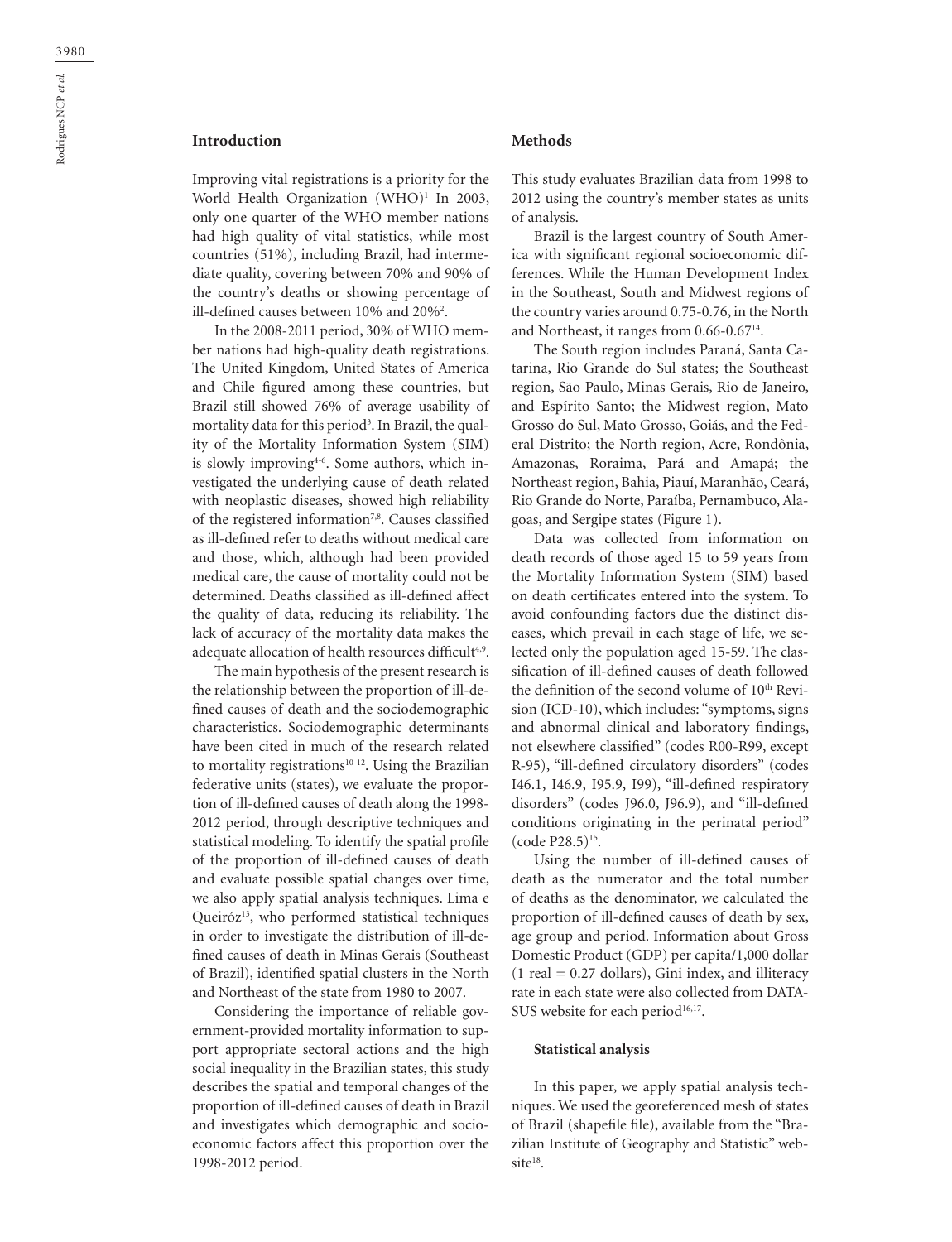

**Figure 1.** Political division of Brazil: states and regions.

AC = Acre; AL = Alagoas; AP = Amapá; AM = Amazonas; BA = Bahia; CE = Ceará; DF = Distrito Federal; ES = Espírito Santo; GO = Goiás; MA = Maranhão; MT = Mato Grosso; MS = Mato Grosso do Sul; MG = Minas Gerais; PA = Pará; PB = Paraíba; PR = Paraná; PE = Pernambuco; PI = Piauí; RJ = Rio de Janeiro; RN = Rio Grande do Norte; RS = Rio Grande do Sul; RO = Rondônia; RR = Roraima; SC = Santa Catarina; SP = São Paulo; SE = Sergipe; TO = Tocantins.

To verify if there is spatial dependence, we used Global Moran I and pseudo-significance test for asymmetric data, which tested whether the proportion of ill-defined causes of death showed greater similarity in contiguous Brazilian states than would be expected by chance.

The Global Moran index can be defined by the formula below<sup>19</sup>:

$$
I = \frac{n \sum_{i}^{n} \sum_{j}^{n} \omega_{ij} (y_i - \bar{y}) (y_i - \bar{y})}{\sum_{i}^{n} (y_i - \bar{y})^2 \sum_{i}^{n} \sum_{j}^{n} \omega_{ij}}
$$

where,  $\omega_{ii}$  is an element of contiguity matrix  $\omega$ ; *y* is the proportion of the state *i*; *y* is the proportion of state *j*;  $\bar{y}$  is the sample mean and *n* is the total number of states.

To evaluate the presence of potentially distinct spatial correlation regimes in the proportion of ill-defined causes of death in different Brazilian states, we plotted cluster maps using Local Indicators of Spatial Association (LISA)

and used a Queen matrix to compute the spatial statistics<sup>20,21</sup>.

The Local Moran index can be defined by the formula below<sup>19</sup>:

$$
I_i = n \frac{Z_i \sum_j^n \omega_{ij} Z_j}{\sum_j^n z_j^2}
$$

where,  $z_i = y_i - \overline{y}; z_j = y_j - \overline{y}; \omega_{ij}$  is an element of contiguity matrix  $\omega$ ;  $y_i$  is the proportion of state *i*;  $y_j$  is the proportion of the state j;  $\bar{y}$  is the sample  mean and *n* is the total number of states.

For each period, we plotted Moran scatter graphs to evaluate the spatial association of the proportion of ill-defined causes of death in each state with the average proportion of its neighbors<sup>22</sup>. To perform this analysis, the normalized values of the proportion of ill-defined causes of death in each state are compared to the mean values of its neighbors, which are divided in four quadrants that provide a classification of four types of spatial autocorrelation: direct spatial autocorrelations (Q1: high-high; Q2: low-low) and inverse spatial autocorrelations (Q3: high-low; Q4: low-high). The points of Q3 and Q4 can be seen as units that do not follow the same spatial dependence process of the area<sup>23</sup>.

We used statistical tests to access the association between ill-defined causes of death and the following variables: sex, age group, period, region, GDP per capita, Gini index, and illiteracy rate. We used a multilevel Poisson regression model to explain the occurrence of ill-defined causes of death (response variable).

The model in the first level included in the following factors: sex, age group, period, region, GDP (logarithm), Gini Index and illiteracy rate, and, as the "offset", the total deaths (logarithm) of each specific population. In the second level, we included the Brazilian states. Poisson regression is frequently used to model count data, but it is often inadequate for over-dispersion situations<sup>24</sup>. Therefore, we applied the multilevel Poisson regression<sup>25</sup> to circumvent over-dispersion in the study.

The selection of the variables included in the model was based on previous scientific knowledge26,27 and the availability of the indicators on government databases<sup>14,16,28</sup>.

All analyses were performed with TerraView (version 4.2.2.)<sup>29</sup>, GeoDa (version 1.4.6)<sup>30</sup> and R-Project (version  $3.2.4$ )<sup>31</sup> softwares.

This study did not require submission to the Ethics and Research Committee (i.e. an Institutional Review Board), as it uses public access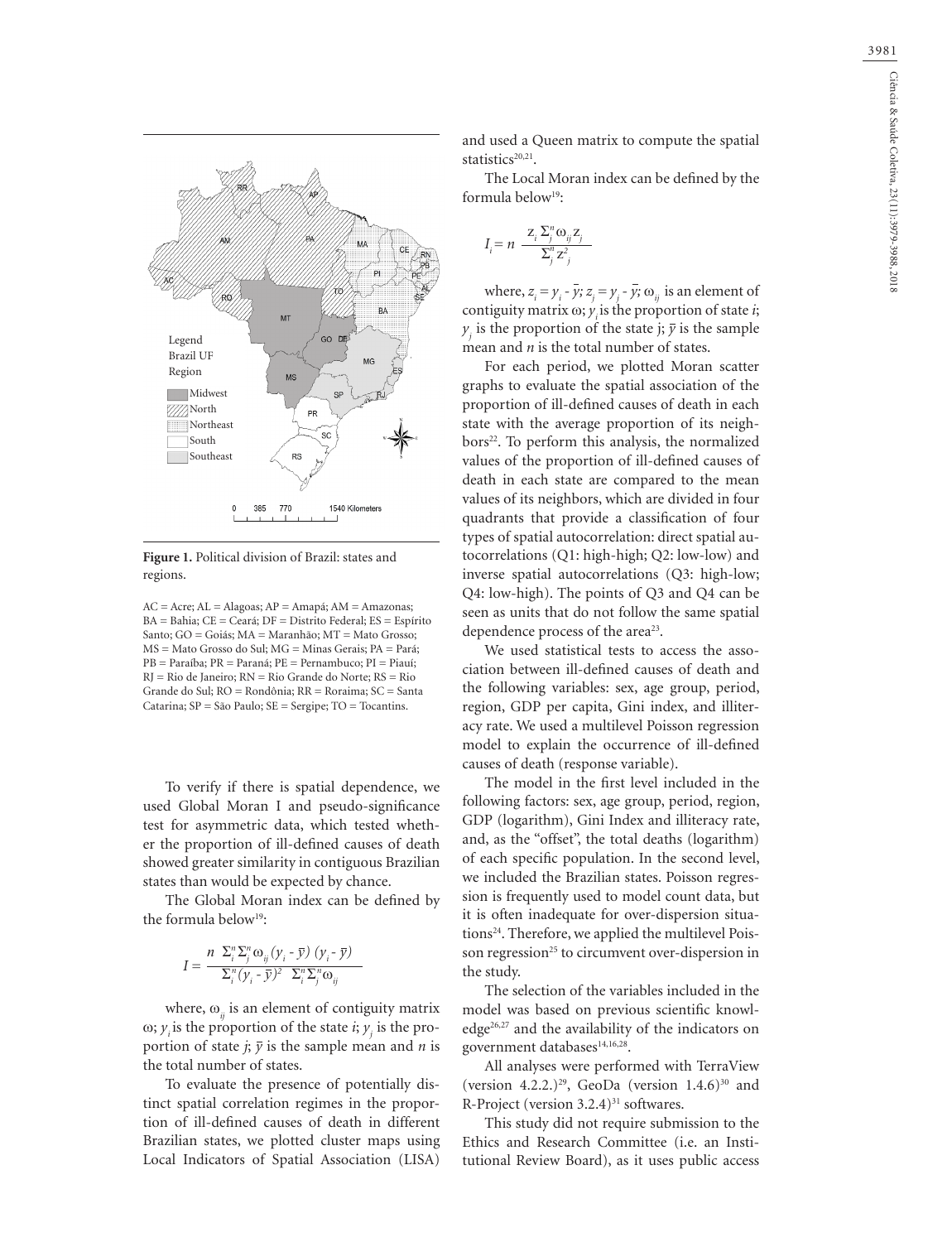data, available on the website http://www2.datasus.gov.br/DATASUS/index.php?area=02.

### **Results**

From 1998 to 2012, there was a reduction in the proportion of deaths classified as ill-defined in Brazil. The proportion of deaths with ill-defined causes in the periods 1998-2002, 2003-2007 and 2008-2012, were 0.09, 0.08 and 0.07, respectively. Both men and women show the same proportion over the period (0.08). The highest proportion of ill-defined causes of death occurred in the North and Northeast regions, 0.14 and 0.12, respectively, while the lowest occurred in the South and Midwest, 0.5 and 0.6, respectively (Table 1).

Age strongly correlates with the proportion of ill-defined causes of death. The proportion of the older group (50-59 years) was greater than double compared to the younger age groups (15- 19 and 20-29 years). The states with GDP per

| Table 1. Distribution of the proportion of ill-defined     |
|------------------------------------------------------------|
| causes of death in different Brazilian states according to |
| demographic and socioeconomic factors.                     |

| Characteristics |              | Proportion of ill-defined<br>causes of deaths |         |
|-----------------|--------------|-----------------------------------------------|---------|
|                 | Category     | Mean (SD)                                     | P-value |
| Period          | 1998-2002    | 0.09(0.07)                                    | 0.0001  |
|                 | 2003-2007    | 0.08(0.05)                                    |         |
|                 | 2008-2012    | 0.07(0.03)                                    |         |
| Region          | North        | 0.14(0.07)                                    | 0.0001  |
|                 | Northeast    | 0.12(0.08)                                    |         |
|                 | Southeast    | 0.08(0.04)                                    |         |
|                 | South        | 0.05(0.02)                                    |         |
|                 | Midwest      | 0.06(0.03)                                    |         |
| Age group       | $15 - 19$    | 0.04(0.04)                                    | 0.0001  |
|                 | $20 - 29$    | 0.04(0.04)                                    |         |
|                 | $30 - 39$    | 0.08(0.05)                                    |         |
|                 | $40 - 49$    | 0.09(0.06)                                    |         |
|                 | $50 - 59$    | 0.09(0.06)                                    |         |
| Sex             | Female       | 0.08(0.06)                                    | 0.17    |
|                 | Male         | 0.08(0.05)                                    |         |
| <b>GDP</b>      | < 8,100      | 0.14(0.07)                                    | 0.0001  |
|                 | $\geq 8,100$ | 0.08(0.03)                                    |         |
| Gini Index      | ${}< 0.62$   | 0.08(0.04)                                    | 0.0001  |
|                 | $\geq 0.62$  | 0.12(0.08)                                    |         |
| Illiteracy rate | < 11.60      | 0.08(0.04)                                    | 0.0001  |
|                 | $\geq 11.60$ | 0.12(0.08)                                    |         |

SD = Standard Deviation. We used descriptive weighted statistical analysis; GDP = Gross Domestic Product (the conversion real to dollar considered: 1 real =  $0.27$  dollars).

capita US\$ 8,100 or greater showed almost half of the share of ill-defined causes of death compared to those with lower per capita GDP. The states with Gini index 0.62 or greater had 50% higher proportional levels of ill-defined causes of death than those with lower levels of inequality. The states with illiteracy rates 11.60 or greater also showed proportional levels of ill-defined causes of death 50% higher than the others (Table 1).

The highest Global Moran's I index was observed in the 1998-2002 period (0.28, p-value < 0.04). In the other periods, the Moran's I index was not statistically significant. As expected, the scatterplots showed that most Brazilian states are located in Q1 (high-high) and Q2 (low-low) quadrants (Figure 2). These points represent units with low  $(Q2)$  or high  $(Q1)$  incidence rates following the same spatial dependence process of the area.

The LISA Cluster maps, Figure 3, highlight three low-low areas comprised of one state in the South (Paraná) in 1998-2002 and two others in the Midwest (Mato Grosso and Goiás states) in 2003-2007 (i.e. units with low incidence rates following the same spatial dependence process of the area). We found the most high-high areas in the Northeast and North regions (i.e. units with high incidence rates following the same spatial dependence process of the area). However, the map of 2008-2012 highlights one important Brazilian state in the Southeast (São Paulo) as a significant high-high area.

We could detect only four significant lowhigh areas. Although these areas are close to areas with high proportions, they have lower proportions of ill-defined causes of death (Figure 3).

In Table 2, we investigate which factors affect the risk of ill-defined causes of death. There was not an association between sex and the occurrence of ill-defined causes of death. The adjusted analysis also did not show a difference between the proportion of ill-defined causes of death between the Midwest (reference category) and South regions. However, the risks of ill-defined causes of death in the Southeast, North and Northeast regions were 1.87, 2.05 and 2.08 times greater, respectively, than that observed in the Midwest region. The adjusted analysis showed an increasing trend in the risk of ill-defined causes of death as age increases. The proportion of ill-defined causes of death was about two times greater in the older group than that of the younger. The adjusted analysis suggests a decreasing trend in the proportion of ill-defined causes of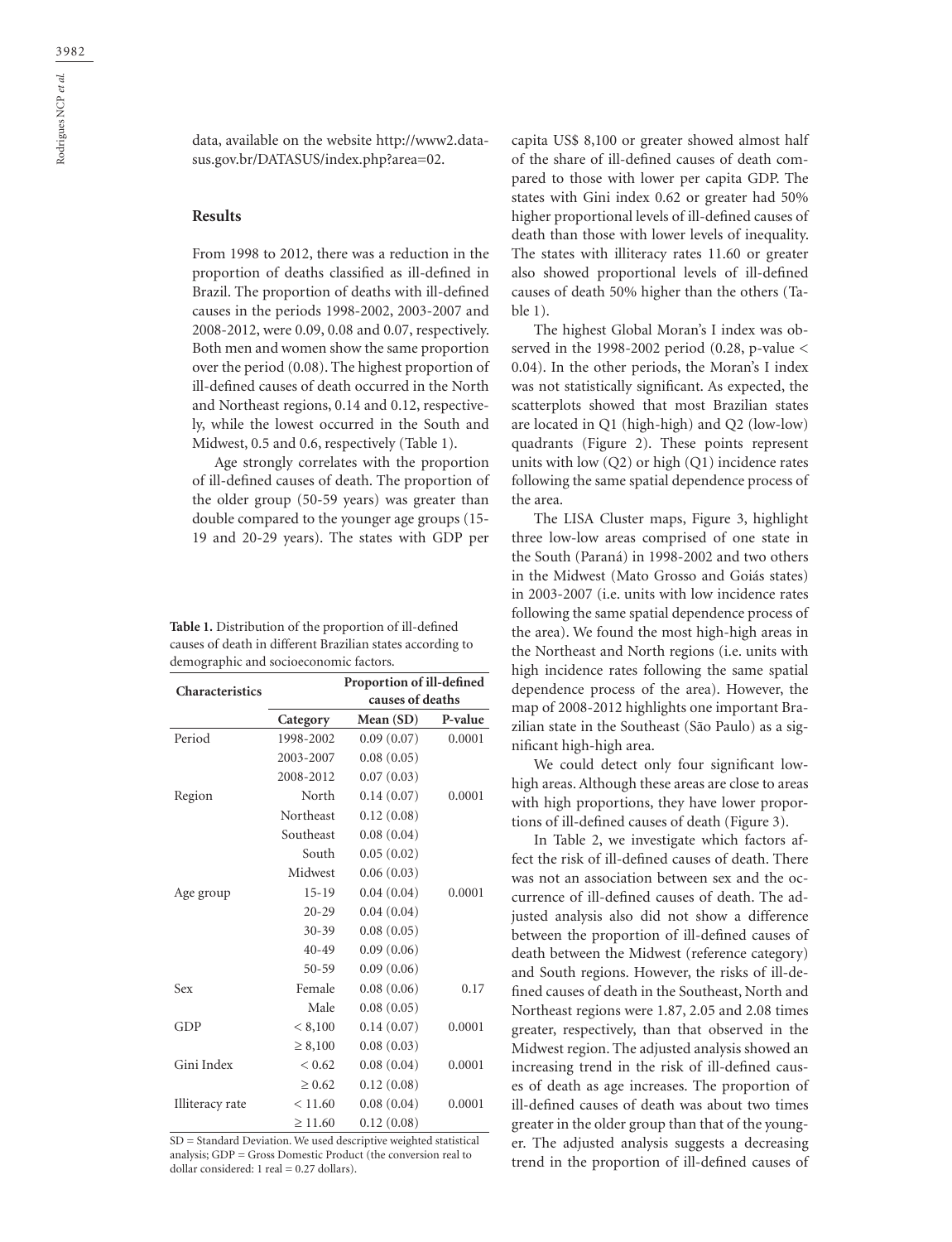3983



**Figure 2.** Local Moran's I scatter plot of the proportion of ill-defined causes of death in Brazilian states by period.

The quadrants Q1, Q2, Q3 and Q4 represent the four types of spatial autocorrelation: high-high (Q1), low-low (Q2), high-low



**Figure 3.** Lisa maps of the average of the proportion of ill-defined causes of death in Brazilian states by period.

death over the entire period under study. The risk of ill-defined causes of death was 37% lower in the last period than that of the first one.

In the adjusted analysis, both income indicators, GDP and Gini index, were associated with the levels of ill-defined causes of death. The greater the GDP of a state, the lower the risk of ill-defined causes of death. The greater the Gini index, the greater the risk of ill-defined causes of death. Finally, there is a direct association between the illiteracy rate and the risk of ill-defined causes of death. The greater the illiteracy rate, the greater the proportion of ill-defined causes of death (Table 2).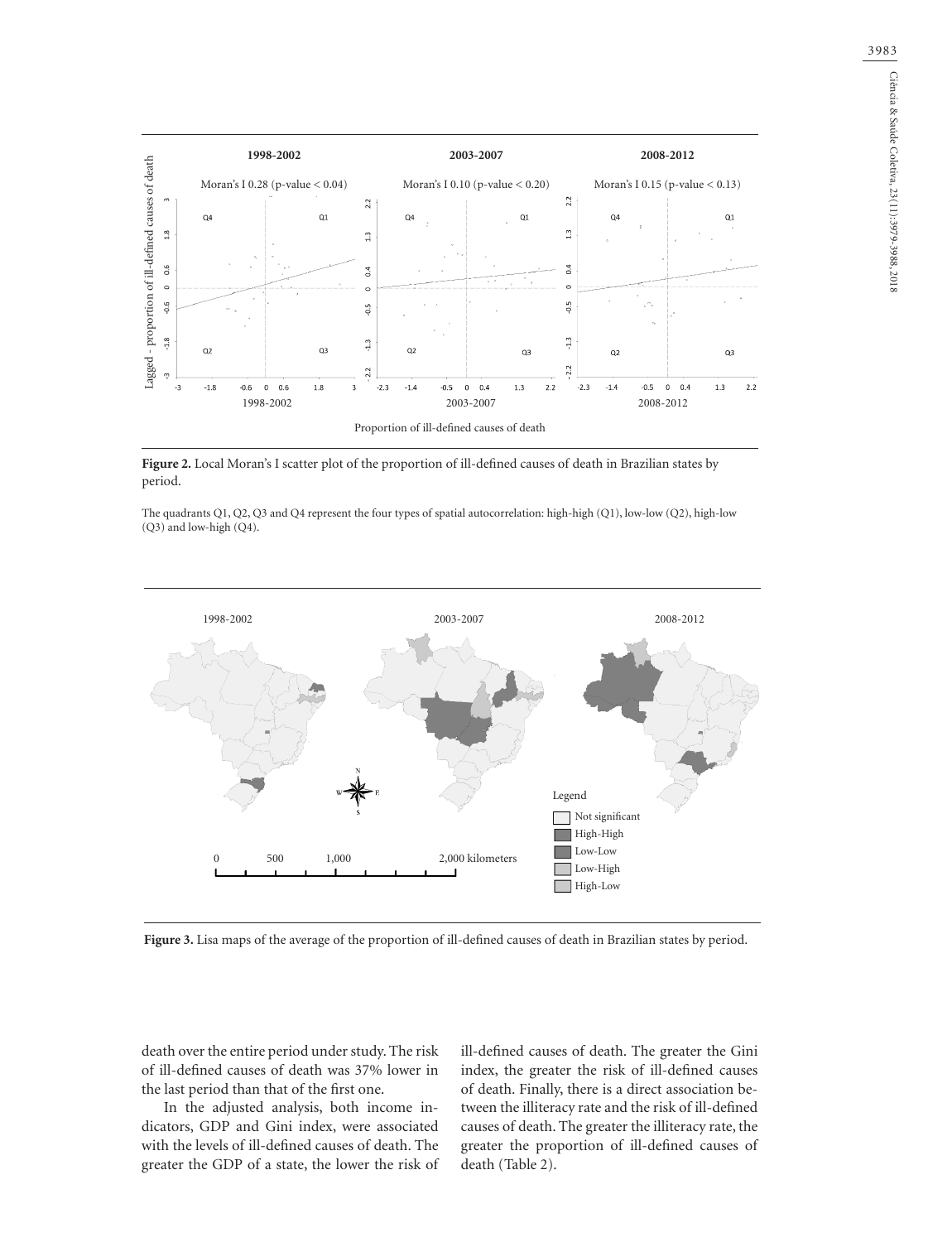| Table 2. Adjusted relative risk of ill-defined causes of |
|----------------------------------------------------------|
| deaths according to the period and demographic and       |
| socioeconomic factors.                                   |

|                  | Categories   | $RR^*$ | p-value |
|------------------|--------------|--------|---------|
| Region           | Midwest      | 1.00   |         |
|                  | North        | 2.05   | 0.0003  |
|                  | Northeast    | 2.08   | 0.0001  |
|                  | Southeast    | 1.86   | 0.005   |
|                  | South        | 1.29   | 0.26    |
| Sex              | Female       | 1.00   |         |
|                  | Male         | 0.99   | 0.56    |
| Age group        | $15 - 19$    | 1.00   |         |
|                  | $20 - 29$    | 1.10   | 0.00001 |
|                  | $30 - 39$    | 1.70   | 0.00001 |
|                  | $40 - 49$    | 2.00   | 0.00001 |
|                  | $50 - 59$    | 2.04   | 0.00001 |
| Period           | 1998-2002    | 1.00   |         |
|                  | 2003-2007    | 0.80   | 0.00001 |
|                  | 2008-2012    | 0.62   | 0.00001 |
| GDP <sup>1</sup> |              | 0.86   | 0.00001 |
| Gini Index       |              | 11.57  | 0.00001 |
| Illiteracy rate  | < 11.60      | 1.00   |         |
|                  | $\geq$ 11.60 | 1.06   | 0.00001 |

RR = Relative Risk; GDP = Gross Domestic Product (the conversion real to dollar considered: 1 real = 0.27 dollars); 1 Logarithm of GDP. \*We used a multilevel Poisson regression model to calculate risk of ill-defined causes of death. The model included in the first level: sex, age group, period, region, logged GDP, Gini Index, illiteracy rate and, as the "offset", the logarithm of the total deaths of each specific population. In the second level, we included the state.

### **Discussion**

The findings indicated that ill-defined causes of death in Brazil decreased gradually in recent years. Other Brazilian investigations also showed reductions in the proportion of ill-defined causes of death over the same period. Costa and Marcopito highlighted a reduction of 25% in the percentage of ill-defined causes of death in Brazil from 1979 to 2002. Some of the explanations provided by the authors for this reduction was the proportional increase of external causes of death and higher determination of the natural causes of death $32$ . De Lima and Queiroz (2014) reported that the percentage of ill-defined causes of death in Brazil fell 53% over 1991-2010 period. The authors reported that this reduction probably occurred due to the successful efforts of the Brazilian government to improve data quality<sup>33</sup>.

Our results indicated an association between the region where the death occurred and the proportion of ill-defined causes of death. The South region showed the lowest proportion of ill-defined causes of death of the country. This probably occured because this region presents favorable socioeconomic conditions. In the South, we found the lowest illiteracy rates (5.9) and Gini index (0.56) for the period. Except for the South, all other regions showed a higher proportional risk of ill-defined causes of death compared to the Midwest. We also detected clusters of high level of ill-defined causes of death in North and Northeast until 2007 compared to the South and Midwest where we found low proportion clusters. Martins Junior et al.<sup>34</sup> also highlighted a reduction of about 80% in ill-defined proportion causes of death in the Northeast from 1979 to 2009. Similarly, other researchers pointed that the highest percentages of ill-defined causes of death are located in the North and Northeast regions<sup>33,35</sup>. Costa and Marcopito found that, from 1979 to 2002, the percentages of ill-defined causes of death in several Brazilian regions fell significantly. The highest levels of ill-defined causes of death were detected in some states in the Northeast (37-58% in 2002). According to the authors, the variation of the proportion of ill-defined causes of death along the country is due to the distinct socioeconomic development stages of the different Brazilian areas<sup>32</sup>.

In last period, the proportion of ill-defined causes of death in São Paulo state was higher compared to its Southern and Midwest neighbors. However, São Paulo showed a lower proportion of ill-defined causes of death compared to its neighbors in the southeast region (Rio de Janeiro and Minas Gerais states). In fact, Minas Gerais showed the highest proportion from 2007-2012 (0.11). Although Minas Gerais improved its coverage of registering mortality, the proportion of ill-defined causes of death increased substantially from 1980 to 2007<sup>13</sup>.

Except in the South, in other Brazilian regions we detect some states with low level of ill-defined causes of death close to others with high level, classified as low-high areas. No one of these states became significant high-high areas during this period.

The proportion of ill-defined causes of death in Brazil was similar in both sexes. In São Paulo, the State Health Secretary reported in 2010 that the proportion of ill-defined causes of death was almost the same in both sexes (around 0.05 to  $(0.06)^{36}$ .

Our findings detected that proportional values of ill-defined causes of death were directly associated with age. Other Brazilian studies also showed this association<sup>32,33,35,37</sup>. Considering that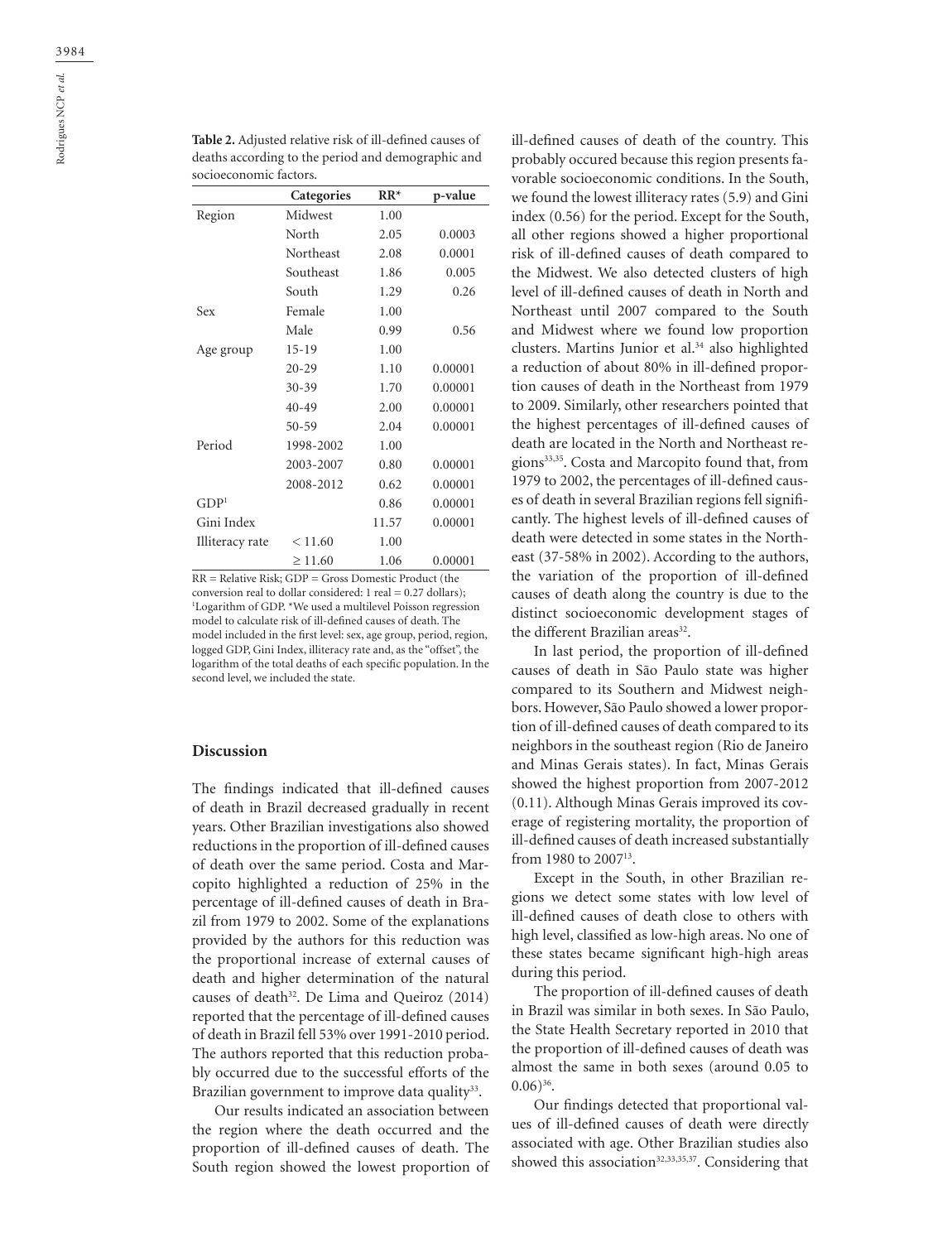the higher the age group, the greater the proportion of ill-defined causes of death, non-communicable chronic diseases, which are more prevalent in older ages, seem to have a significant role on the proportional levels of ill-defined causes of death<sup>32,33</sup>.

The results also indicated that the higher education level of the state's population, the lower the proportion of ill-defined causes of death. Some authors corroborated these findings<sup>38,39</sup>. Teixeira et al.39 indicated that the proportion of ill-defined causes of death for those who do not complete high school or graduate is twice those who do.

The state based income levels also can increase the proportion of ill-defined causes of death. As we observed in this study, both low per capita GDP contributed to increase this proportion, as well as high inequality (represented by Gini index). Kanso et al.<sup>38</sup> also showed a declining trend in the proportion of ill-defined causes of death as GDP increases.

Our study contributes to our understanding of Brazilian public health indicators; however, the results must be analyzed with caution, considering the variation of coverage in the quality of data within each state and region. The method used in this study assumes that the population under the study are demographically stable inside each region, which does not reflect the complexity of our real world. As is discussed in the scientific literature, some local factors can affect the amount of ill-defined causes of death. The most violent places where there are more external causes of death, for example, probably have a greater proportion of ill-defined causes of death than others<sup>40</sup>. According to official data, the most violent Brazilian states are located in the Northeast region in the following states, Alagoas, Ceará, Rio Grande do Norte, Sergipe and Bahia. In 2013, the homicide rates in these states were higher than 50 deaths per 100,000 inhabitants<sup>16</sup>.

Although the completeness of death records in Brazil have improved in recent years, there are still wide regional variations in the distribution of ill-defined causes of death<sup>33</sup>, with significant differences across states and regions over time<sup>41</sup>. The greatest percentage of incomplete records is observed in the North and Northeast regions, while the most complete is in the South<sup>27</sup>. In 2010, the vital registration data system covered less than 80% of the deaths in the following states, Tocantins (North) and Maranhão (Northeast), and more than 90% of the deaths in Distrito Federal (Midwest), Paraná (South), Rio Grande do Sul

(South), Rio de Janeiro (Southeast), São Paulo (Southeast) and Espírito Santo (Southeast)<sup>42</sup>.

Many efforts have been made to improve the quality of Brazilian data. Among these tools, we should highlight the implementation of investigation programs of ill-defined causes of death in each city, which corrects and redistributes data by researching deaths. Another important tool is to link databases in order to correct ill-defined mortality registers<sup>4</sup>.

The use of the state as the unit of analysis also represents a limitation. Others studies using smaller areas as units of analysis could help to identify the main locales where governmental data improvement programs should be focused. Although several small municipalities have already improved their data systems for tabulating death registrations, there are still several gaps like the high turnover of hired professionals and the lack of professional qualified to perform systematic registrations of local death data<sup>43</sup>. Besides, we must consider the ecological fallacy, which makes impossible deriving any inferences in individual level problematic. Another limiting factor of this study was the official information which was available through government sources. Other socioeconomic information in individual level could also have had contributed to explaining the levels of ill-defined causes of death. Despite of these limitations, the present study makes important contributions about the quality of data in Brazil in recent years and indicates that mortality data has gradually improved in recent decades.

Although managers, physicians, and other professionals have made a positive impact in this improvement, there is still a lot of work to do. Nevertheless, some efforts – investigations of the ill-defined deaths and the use of linkages techniques to compare different databases and correct possible inconsistencies among the data – are already performed in order to gradually decrease the proportion of ill-defined causes of death throughout the country. If these initiatives are maintained, Brazil's vital registration system should soon reach adequate quality, according to international standards<sup>3</sup>.

#### **Conclusion**

The results of the present study indicated that the highest proportions of ill-defined causes of death are found in the North and Northeast regions of the country. However, these values are falling over the time. Our findings suggest that the lower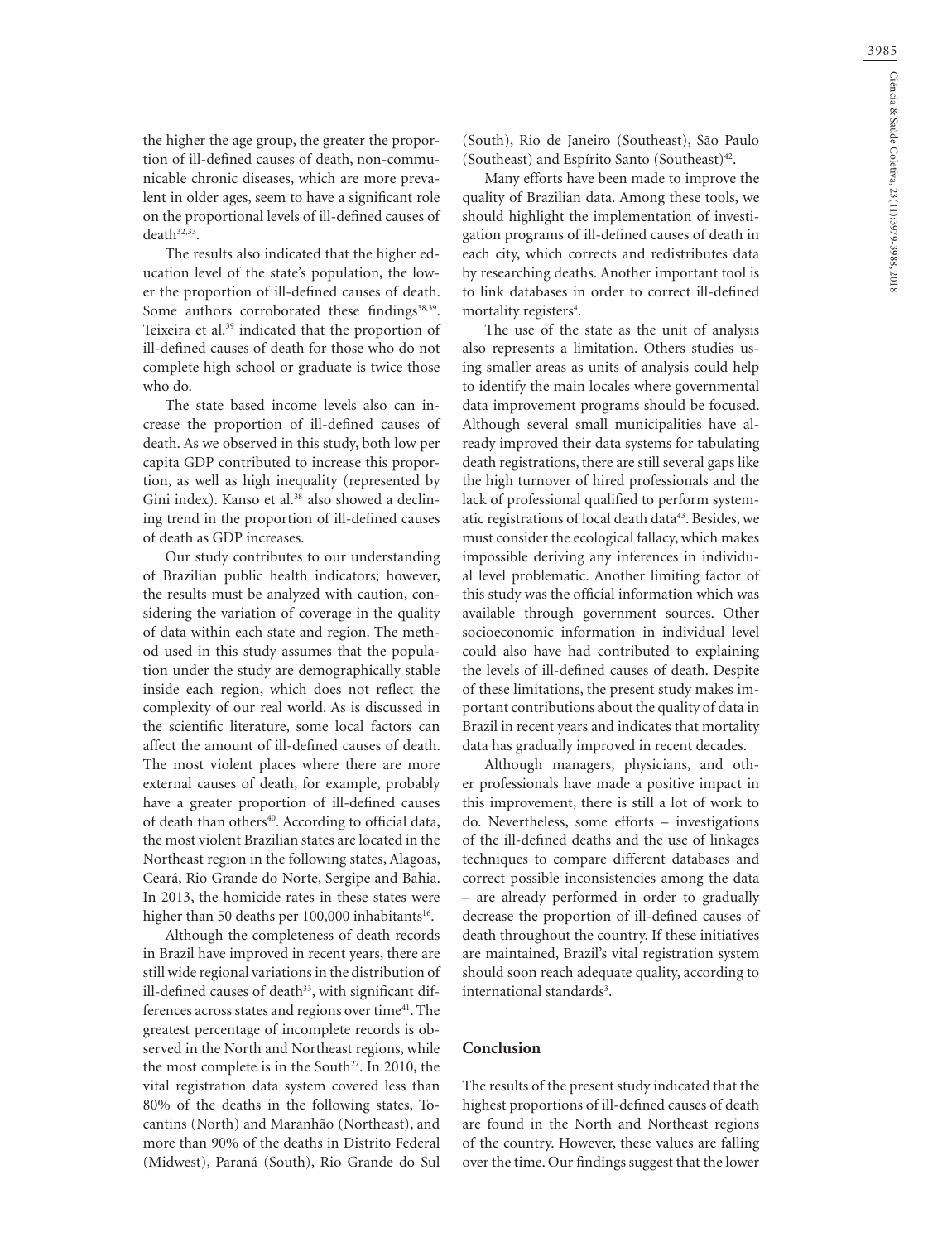the age group and the better the socioeconomic condition, the lower the risk of registering the cause of death as ill-defined.

Although over the past years, there is better quality of mortality data in Brazil, investments targeting improvements in mortality registration cannot be discontinued, especially in Brazil's North and Northeast regions, where data quality remains subpar.

#### **Collaborations**

NCP Rodrigues conceived the study, participated in its design and coordination, helped to draft the manuscript, performed the statistical analysis, read and approved the final manuscript. AS Almeida helped in the statistical analysis, read and approved the final manuscript. RP Daumas, G O'Dwyer, MKN Andrade, MB Flynn and VTS Lino helped to draft the manuscript, read and approved the final manuscript.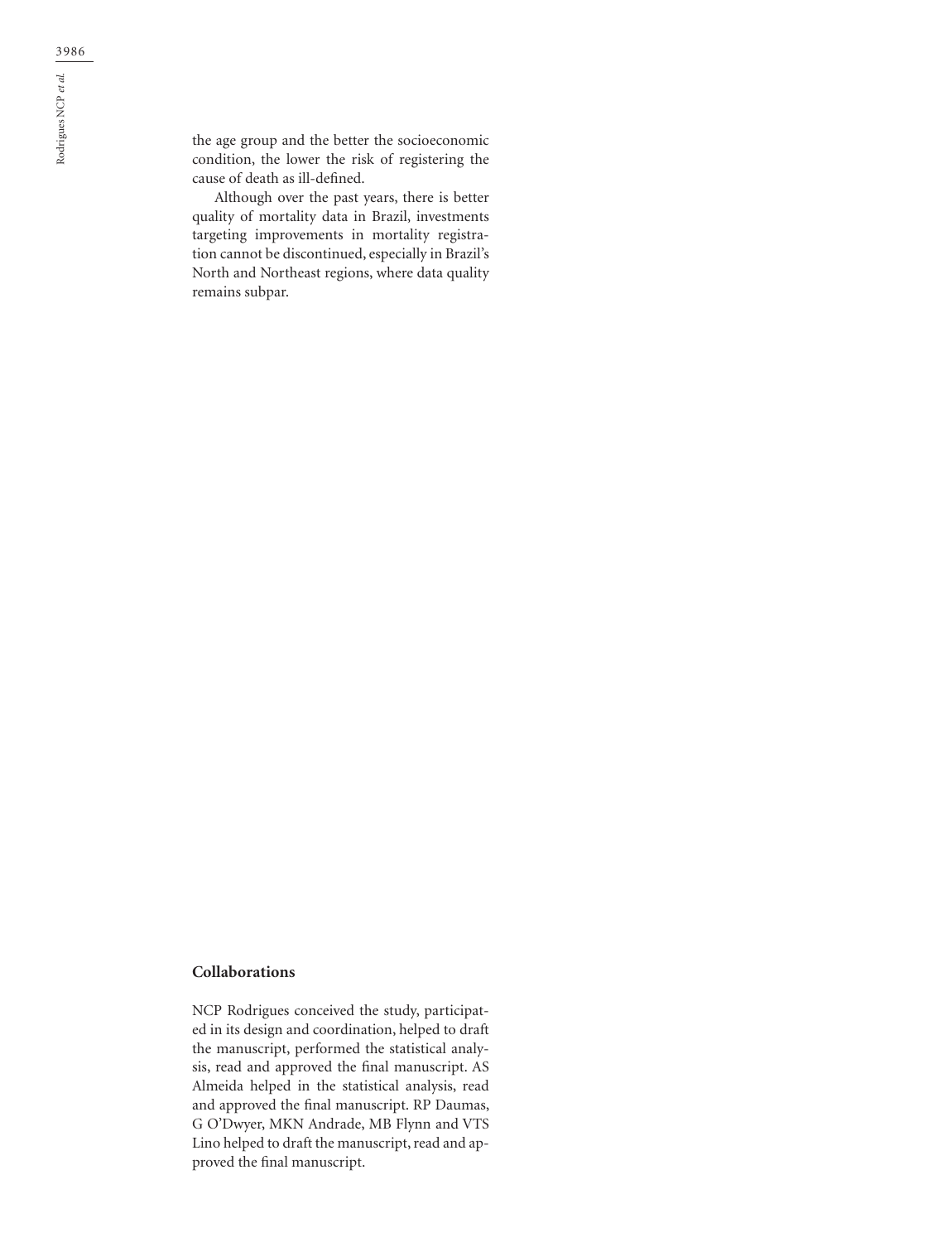#### **References**

- 1. Jong-wook L. Global health improvement and WHO: shaping the future. *Lancet* 2003; 362(9401):2083-2088.
- 2. Mathers CD, Fat DM, Inoue M, Rao C, Lopez AD. Counting the dead and what they died from: an assessment of the global status of cause of death data. *Bull World Health Organ* 2005; 83(3):171-177.
- 3. World Health Organization (WHO). *WHO methods and data sources for country‐level causes of death 2000- 2012*. Geneva: WHO; 2014.
- 4. Jorge MH, Laurenti R, Gotlieb SL. [Quality analysis of Brazilian vital statistics: the experience of implementing the SIM and SINASC systems]. *Cien Saude Colet* 2007; 12(3):643-654.
- 5. DATASUS. *Razão entre óbitos informados e estimados 2015*. [cited 2015 Mar 25]. Available from: http://tabnet.datasus.gov.br/cgi/idb2012/a1801b.htm
- 6. Frias PG, Szwarcwald CL, Lira PI. [Evaluation of information systems on live births and mortality in Brazil in the 2000s]. *Cad Saude Publica* 2014; 30(10):2068-2280.
- 7. Oliveira PP, Silva GA, Curado MP, Malta DC, Moura L. [Reliability of cancer as the underlying cause of death according to the Mortality Information System and Population-Based Cancer Registry in Goiânia, Goiás State, Brazil]. *Cad Saude Publica* 2014; 30(2):296-304.
- 8. Queiroz RC, Mattos IE, Monteiro GT, Koifman S. [Reliability and accuracy of oral cancer as the reported underlying cause of death in the Municipality of Rio de Janeiro]. *Cad Saude Publica* 2003; 19(6):1645-1653.
- 9. Laurenti R, Mello Jorge MHP, Gotlieb SLD. A confiabilidade dos dados de mortalidade e morbidade por doenças crônicas não-transmissíveis. *Cien Saude Colet* 2004; 9(4):909-920.
- 10. Amo-Adjei J, Annim SK. Socioeconomic determinants of birth registration in Ghana. *BMC Int Health Hum Rights* 2015; 15:14.
- 11. Kulhánová I, Menvielle G, Bopp M, Borrell C, Deboosere P, Eikemo TA, Hoffmann R, Leinsalu M, Martikainen P, Regidor E, Rodríguez-Sanz M, Rychtaříková J, Wojtyniak B, Mackenbach JP. Socioeconomic differences in the use of ill-defined causes of death in 16 European countries. *BMC Public Health* 2014; 14:1295.
- 12. Cavalini LT, Ponce de Leon AC. [Correction approach for underreporting of deaths and hospital admissions due to ill-defined causes]. *Rev Saude Publica* 2007; 41(1):85-93.
- 13. Lima EE, Queiroz BL. The development of under-registration of deaths and causes of ill-defined deaths in Minas Gerais: regional differences. *Revista Brasileira de Estudos de População* 2011; 28:303-320.
- 14. Programa das Nações Unidas para o Desenvolvimento (PNUD). [*Brazilian Human Development Report 2009/2010*] Brasília: Ultra Digital Gráfica Editora Ltda; 2010. [cited 2016 Apr 16]. Available from: http://www. pnud.org.br/HDR/Relatorios-Desenvolvimento-Humano-Brasil.aspx?indiceAccordion=2&li=li\_RDHBrasil
- 15. DATASUS. *CID-10 2008*. [cited 2016 Jul 5]. Available from: http://www.datasus.gov.br/cid10/V2008/principal.htm.
- 16. DATASUS. [Health Information] Brazil 2015. [cited 2014 Feb 16]. Ministério da Saúde do Brasil. Available from: http://www2.datasus.gov.br/DATASUS/index.php.
- 17. Rede Interagencial de Informações para Saúde (RIP-SA). *Indicadores e Dados Básicos - Brasil - 2012*. Brasília; 2012. [cited 2015 Oct 26]. Available from: http://tabnet.datasus.gov.br/cgi/idb2012/matriz.htm.
- 18. Instituto Brasileiro de Geografia e Estatística (IBGE). *IBGE malhas digitais*. Rio de Janeiro; 2015 [cited 2015 May 28]. Available from: http://mapas.ibge.gov.br/bases-e-referenciais/bases-cartograficas/malhas-digitais.
- 19. Moran PAP. The Interpretation of Statistical Maps. *Journal of the Royal Statistical Society* Series B (Methodological) [Internet]. 1948; 10:[ cited 2006 Sep 12]. Available from: http://www.jstor.org/stable/2983777.
- 20. Brasil. Ministério da Saúde (MS). *Volume 2: Sistemas de Informações Geográficas e Análise Espacial na Saúde Pública*. Brasília: MS; 2007. [cited 2006 Sep 12]. Available from: http://www.capacita.geosaude.icict.fiocruz. br/referencia.php.
- 21. Brasil. Ministério da Saúde (MS). *Volume 1: Abordagens espaciais na Saúde Pública*. Brasília: MS; 2016. [cited 2006 Sep 12]. Available from: http://www.capacita.geosaude.icict.fiocruz.br/referencia.php.
- 22. Anselin L. The Moran scatterplot as an ESDA tool to assess local instability in spatial association. *Spatial analytical perspectives on GIS* 1996; 111:111-125.
- 23. Druck S, Carvalho MS, Monteiro AVM. [*Spatial Analysis of Geographic Data*]. Brasília: Embrapa; 2004.
- 24. Ismail N, Jemain AA. *Handling Overdispersion with Negative Binomial and Generalized Poisson Regression Models*. Casualty Actuarial Society Forum [Internet]. Winter 2007. [cited 2016 Jan 29]. Available from: http:// www.casact.org/pubs/forum/07wforum/07w109.pdf
- 25. Gelman A, Hill J. Data Analysis Using Regression and Multilevel/Hierarchical Models. New York: Cambridge University Press; 2007.
- 26. Hu Y, van Lenthe FJ, Mackenbach JP. Income inequality, life expectancy and cause-specific mortality in 43 European countries, 1987-2008: a fixed effects study. *Eur J Epidemiol* 2015; 30(8):615-625.
- 27. França E, Abreu DX, Rao C, Lopez AD. Evaluation of cause-of-death statistics for Brazil, 2002-2004. *Int J Epidemiol* 2008; 37(4):891-901.
- 28. Instituto Brasileiro de Geografia e Estatística (IBGE). Rio de Janeiro: IBGE. 2014. [cited 2014 Aug 20]. Available from: http://www.ibge.gov.br/home/mapa\_site/ mapa\_site.php#geociencias
- 29. Instituto Nacional de Pesquisas Espaciais (INPE). *TerraView 4.2.2*. São Paulo: INPE; 2013. [cited 2016 Aug 14]. Available from: http://www.dpi.inpe.br/terraview/ index.php.
- 30. Anselin L. *GeoDa 1.4.6*. Chicago; 2013 [cited 2016 Aug 14]. Available from: http://geodacenter.github.io/ download\_windows.html.
- 31. Gentleman R, Ihaka R. *R: The R Project for Statistical Computing*. Auckland: University of Auckland; 2016. [cited 2016 Sep 14]. Available from: https://www.r-project.org/
- 32. Costa MR, Marcopito LF. [Mortality due to ill-defined causes in Brazil (1979-2002) and a predictive model for age]. *Cad Saude Publica* 2008; 24(5):1001-1012.
- 33. Lima EE, Queiroz BL. Evolution of the deaths registry system in Brazil: associations with changes in the mortality profile, under-registration of death counts, and ill-defined causes of death. *Cad Saude Publica* 2014; 30(8):1721-1730.